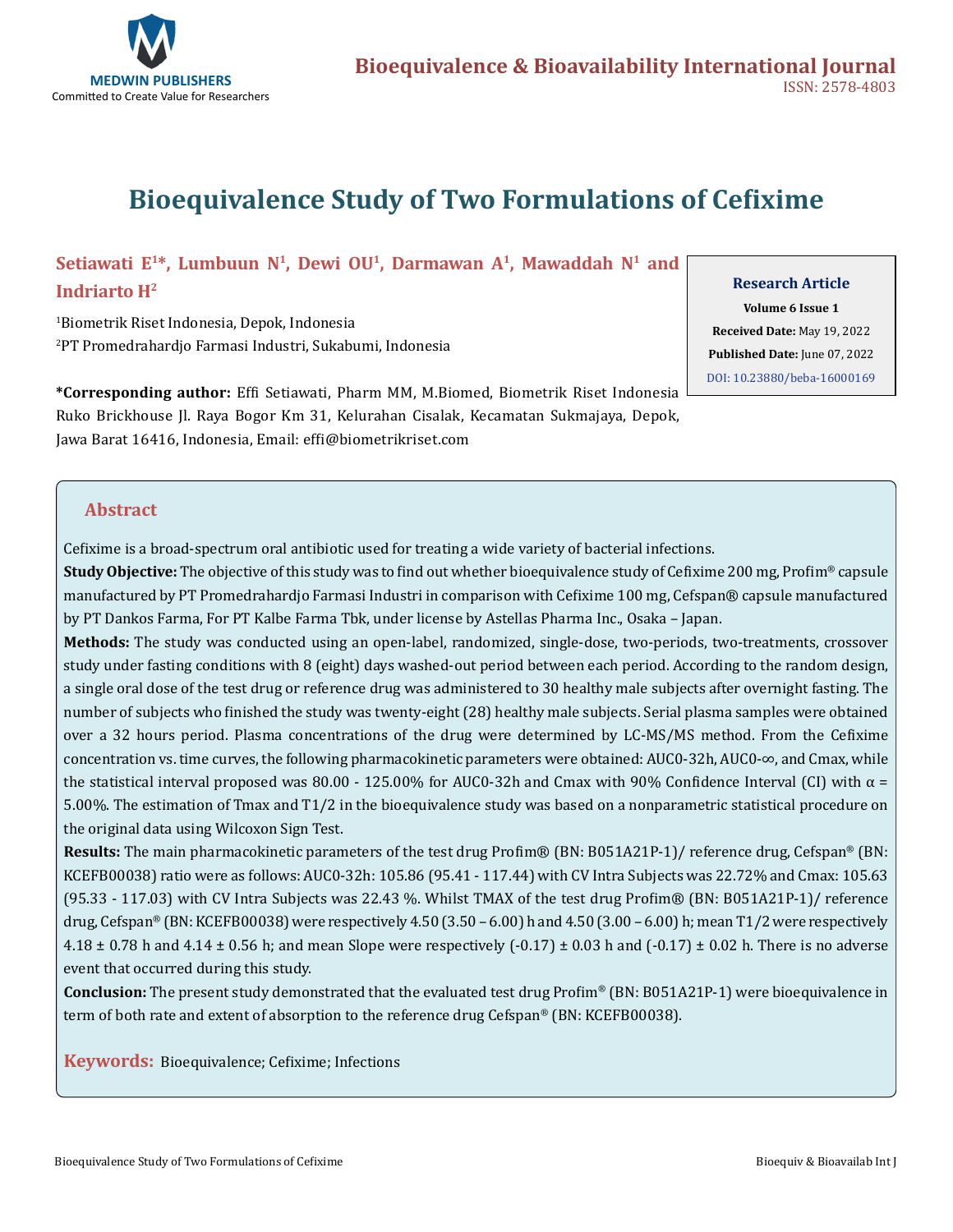**Abbreviations:** BMI: Body Mass Index; ICH: International Council for Harmonization; GCP: Good Clinical Practice; EMA: European Medicines Agency; CRF: Case Report Form.

#### **Introduction**

Cefixime is a 3rd generation of cephalosporin which has marked in vitro bactericidal activity against a wide variety of gram-positive and gram-negative organisms. It is particularly active against many Enterobacteriaceae, Haemophilus influenzae, Streptococcus pyrogens, Streptococcus pneumonia, and Branhamella catarrhalis. Cefixime has been indicated for uncomplicated urinary tract infections, otitis media, pharyngitis and tonsilitis, acute exacerbation of chronic bronchitis, and uncomplicated gonorrhea (cervical/ urethral) [1] (Figure 1).



Cefixime (CAS 125110-14-7) is described chemically as ((6R,7R)-7[2-(2-Amino-4-thiazolyl)glyoxylamido]-8-oxo-3 vinyl-5-thia-1-azabicyclo[4.2.0]oct-2-ene-2-carboxylic acid, 72-(Z)-[O-(carboxymethyl)oxime]trihydrate). The empirical formula is  $C_{16}H_{15}N_5O_7S_2$  • 3H<sub>2</sub>O. The molecular weight of cefixime is 507.50. Cefixime is a white, light-yellow powder, slightly soluble in water, acetone, and glycerin; practically insoluble in ether and ethyl acetate. Soluble in propylene glycol [2].

Cefixime has bactericidal action and the action inhibition of cell-wall synthesis [3]. It has high affinity for penicillinbinding proteins (PBP) 1 (1a, 1b, and 1c) and 3, with the site of activity varies according to the organism [4].

Absorption of Cefixime following a single oral dose of 100 or 200 mg in healthy, fasted adults, maximum serum at 4 hours were, respectively, 0.69, 1.13, and 1.95 μg/mL. The serum half-life was 2.3 - 2.5 hours. Cefixime distributes through penetration into sputum, tonsils, maxillary sinus mucosal tissue, otorrhea, biliary fluid, and gall-bladder tissue is good [4].

No antibacterially active metabolites are found in the human serum or urine. Cefixime is excreted primarily renally.

The extent of urinary excretion (up to 12 hours) after oral administration of 50, 100, or 200 mg (potency) in healthy, fasted adults was about 20-25%. Maximum urine concentrations were, respectively 42.9, 62.2, and 82.7 mg/ mL at 4 - 6 hours [4].

#### **Study Protocol**

The study protocol was reviewed and approved by the Ethics Committee of the Medical Faculty University of Indonesia and the National Agency for Drug and Food Control of Republic Indonesia (BPOM RI).

The protocol described all details of the project, including design of the study, clinical procedures, bioanalysis of blood samples obtained from the participants, pharmacokinetic and statistical data analysis, bioequivalence evaluation, the informed consent form, and ultimately documentation and final report issuance.

#### **Ethical Considerations**

The study was carried out according to The International Council for Harmonization (ICH) guidelines for Good Clinical Practice (GCP) and the declaration of Helsinki provisions [5,6]. Each subject was given the informed consent form during the screening phase before starting the study. A meeting was arranged by the principal investigator and clinical investigators to explain all details of the study to the subject, including the purposes, risks, advantages, procedures, and the right as a research subject to withdraw at any time during the study, and the compensation in case of any harm caused by the study.

#### **Study Design**

An open-label, randomized, single-dose, two-periods, two-treatment, and fasting condition were applied in this study [1]. The subjects were randomly assigned to each dosing sequence of the investigational drug products (test and reference formulations). This study was carried out on thirty (30) healthy male subjects. The number of subjects who finished the study was twenty-eight (28) healthy male subjects.

#### **Inclusion and Exclusion Criteria for Participation in the Study**

The subjects were regarded eligible for participation in this research based on the following inclusion criteria: willing to sign an informed consent, adult male/female subjects with ages between 18-55 years and body mass index (BMI) ranges from 18–25 kg/m2, vital sign after 10 minutes resting within ranges: pulse rate 60-90 bpm, respiratory rates 12-20 x/ minutes, systolic blood pressure 100-130 mmHg and diastolic blood pressure 60-90 mmHg, the subject must have 12 lead ECG without any significant abnormalities, and negative result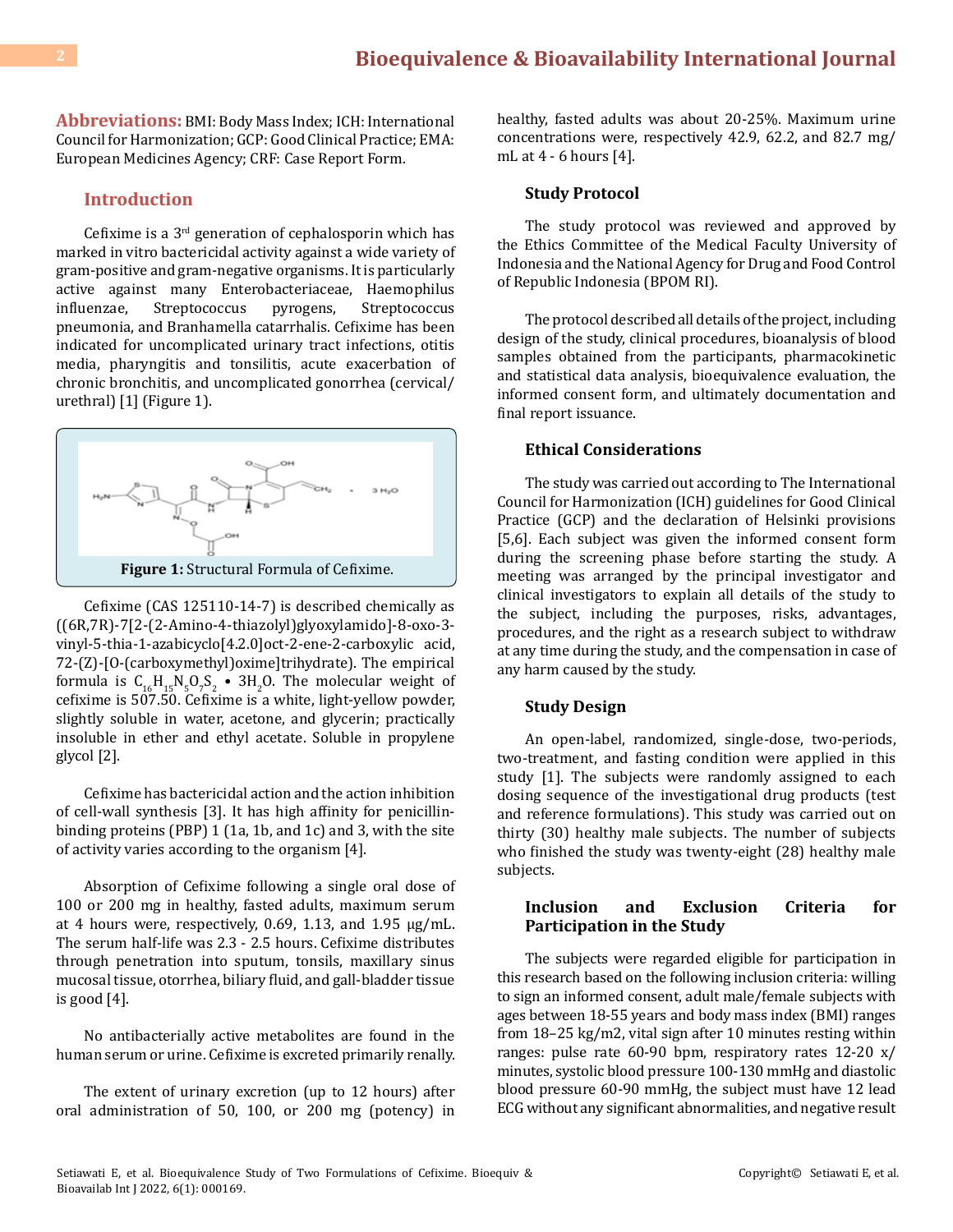of rapid test antigen Covid 19 in 1st and 2nd period.

The exclusions criteria including participate in another study within 3 months prior to the first day of study drug administration, pregnant or lactating female, smokers and smoking more than 10 cigarettes per day, intake of any prescription drug or non-prescription drug within 7 days prior the first day of drug administration of this study, blood donation or blood loss of 300 mL (or more) within 3 months prior to the first day of study drug administration, history of drug and/or alcohol abuse or dependency within 12 months prior to the first day of study drug administration, known hypersensitivity or contraindication to the study drug, any surgical or medical condition (present or history) which might significantly alter the absorption, distribution, metabolism or excretion of the study, e.g. gastrointestinal disease including gastric or duodenal ulcers or history of gastric surgery, history of any bleeding or coagulative disorders, clinically significant hematology abnormalities, clinically significant urinalysis abnormalities, renal insufficiency (plasma's creatinine concentration  $\geq 1.50$  mg/dL), history or presence of any liver dysfunction (SGPT, alkaline phosphate, total bilirubin  $\geq 1.5$  ULN), and positive result of HBsAg, HCV, and/ or HIV test. Health screening conducted is prior to the study to evaluate the subject's health condition based on inclusion and exclusion criteria.

#### **Health Screening**

Subjects were through medical examination within 30 days prior to their first study drug administration day. These include assessment of physical examination, vital signs (i.e. blood pressure, pulse rate, and body temperature), and ECG was conducted by Responsible Physician in Biometrik. Laboratory values of liver function (AP, SGPT, SGOT, and total/direct bilirubin), renal function (serum creatinine and urea), routine hematology (hemoglobin, hematocrit, erythrocytes, platelets leucocyte count, leukocyte differential count, and erythrocytes sedimentation rate), blood glucose, routine urinalysis (specific gravity, pH, leucocytes esterase, nitrite, albumin, glucose, ketones, urobilinogen, bilirubin, occult blood, tubular and sediment) were tested by Clinical Laboratory. Immunology test for HBsAg, HCV, HIV, and Rapid Test Antigen Covid-19 was conducted in Biometrik. During the screening and immunology test (HBsAg, HCV, and HIV) approximately 10 mL (equivalent to 2 teaspoons) of blood samples were drawn from each subject.

#### **Drug Products Administration**

The subjects were admitted to the Biometrik Riset Indonesia on a day before the study for quarantine. All subjects were fasted for 10 hours overnight starting from 09.00 p.m. until 07.00 a.m. to drug administration. On dosing day at 07.00 a.m. subjects were instructed to consume one (200 mg) capsule of the test drug or two (2@100 mg) capsules of the reference drug. The reference drug used in this study was 2 (two) capsules of 100 mg Cefixime since that the reference drug marketed in Indonesia is only available in 100 mg dose.

Single oral dose of the study drug was given in a pill case, swallowed by each subject with 250 mL of water according to randomization. After 2 hours, warm water was provided as desired. No food was allowed until 4 h after study drug administration. Standard meals were reserved at 4 h (breakfast), 6 h (lunch), and 12 h (dinner) after study drug administration. Subjects were remaining in sitting position until 4 hours period after drug administration. Subjects were not allowed to exit the clinical facility except with Responsible Physician's permission.

#### **Blood Samples Collection**

After fasting overnight, approximately at 06.00 a.m. on sampling day, 5 mL pre-dose blood sample was collected within one hour prior to drug administration for each period. After drug administration, a 5 mL blood sample was taken at 1, 1.5, 2, 2.5, 3, 3.5, 4, 4.5, 5, 5.5, 6, 9, 12, 16, 24, and 32 hours drug administration.

After a washout period of eight days, subjects underwent the second period of the study. The procedure of the second period was repeated in the same manner to complete the crossover design.

Total volume of blood were taken during the study is approximately 180 mL or equivalent to 18/25 glass of drinking water, which is consisting of 10 mL blood sample (equivalent to 2 teaspoons) were taken for screening and 170 mL blood sample (equivalent to 17/25 cup of mineral water) were taken for each subject during two periods of sampling.

Blood samples were drawn with disposable syringe and transferred into K3EDTA blood collection tubes. Plasma was separated by centrifugation at 7,000 rpm ( $\approx$  6,793 x g) for 5 minutes and immediately transferred plasma into three clean microtubes 2.0 mL, consist two microtubes for analysis and one microtube for retained sample.

Plasma separation was carried out in a plasma separation room with a temperature range of  $20 - 30^\circ$  C, and humidity range 40 - 70% RH.

#### **Statistical Analysis**

The statistical method for testing bioequivalence is ANOVA for 2-treatments, 2-sequence, 2-period cross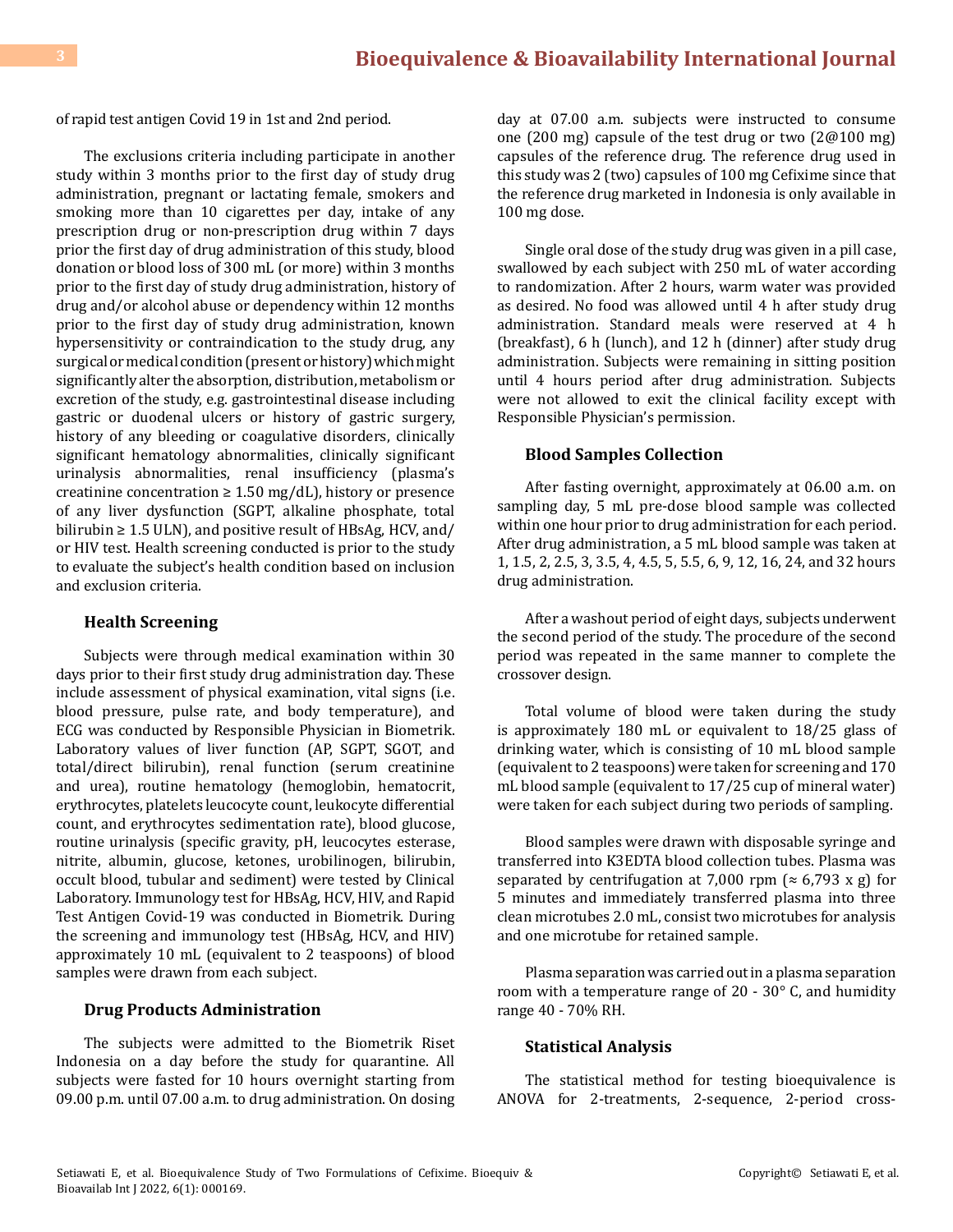over comparing AUC0-32h, AUC0-∞, and CMAX after transformation of the original into their logarithmic values where the factors formulation, period, sequence, and subject nested within the sequence was used to explain overall variability in the observations. Bioequivalence is concluded if the 90% confidence interval with  $\alpha = 5.00\%$ of the Test/Reference geometric means ratio is in the range of 80.00-125.00% for AUC<sub>0-32h</sub>, AUC<sub>0-∞,</sub> and C<sub>MAX</sub> [7,8]. This acceptance criterion is according to the Indonesian Guidelines, Pedoman Uji Bioekivalensi, Badan Pengawas Obat dan Makanan (BPOM), Jakarta [7]; European Guidelines on The Investigation of Bioequivalence European Medicines Agency (EMA) [8]; and ASEAN Guidelines for The Conduct of Bioequivalence Studies [9]. EquivTestPK software (Statistical Solution Ltd, Saugus, MA, USA) was used to perform the statistical analysis of  $AUC_{0-32h}$ ,  $AUC_{0-\infty}$  and  $C_{MAX}$  using analysis of variance (ANOVA) after transformation of the data to their logarithmic (ln) values.

$$
90\% CI = (X_{T} - X_{R}) \pm t_{o.i(v)} \sqrt{S^{2}(\frac{1}{n_{TR}} + \frac{1}{n_{TR}})}
$$

Using the error variance (S2) obtained from the ANOVA; the 90% confidence intervals with  $\alpha$  = 5.00% were calculated from the following equation:

 $\overline{X}$ T,  $\overline{X}$ R: the means of In transformed values for the test drug [T] and the reference drug [R].

- S2: the error variance obtained from the ANOVA.
- nTR, nRT: the number of subjects of sequence TR and RT.
- t0.1: the t-value for 90% CI with  $\alpha$  = 5.00%.
- v: the degree of freedom of the error variance from ANOVA.

The anti (ln) of the above confidence intervals (CIs) are the 90% CIs with  $\alpha$  = 5.00% of the ratios of the test/ the reference geometric means. The difference in TMAX was analyzed non-parametrically on the original data (not transformed) using Wilcoxon Test [7].

Meanwhile, T1/2 was analyzed using parametric or nonparametric statistics on the original data (not transformed) depending on whether the data is normally distributed or not using Wilcoxon Test [7].

#### **Assay Methodology and Validation**

Prior to the assay of Cefixime in sample, bioanalytical method validation was evaluated for anticoagulant effect (i.e. comparing the effect of CPDA anticoagulant used in blank plasma bought from Indonesian Red Cross for method validation towards anticoagulant used in K3EDTA anticoagulant used in blood collection tube to collect blood samples); selectivity; carry-over; calibration curve and Lower

Limit of Quantification (LLOQ); precision and accuracy; matrix effect; dilution integrity; and stabilities (i.e. short term stability at room temperature and post-preparative/ autosampler batch integrity, freeze-thawed stability, also long term stability) [10]. An assay of Cefixime concentration in plasma was carried out by a fully validated LC-MS/MS with LLOQ 50.00 ng/mL and used Etoricoxib as internal standard.

#### **Data Quality Assurance**

Drug accountability is maintained by investigators who keep all the records of the disposition of all study drugs received, administered, accidentally destroyed, and destroyed when expired according to criteria in Indonesian Guidelines, Pedoman. Uji Bioekivalensi, Badan Pengawas Obat dan Makanan [7]. The rest of the plasma samples analysis was destroyed following stability long-term validated method, while retain samples will be destroyed for at least 1 year after the final reports had been sent to the Sponsor. The data handling and verification were maintained by making Case Report Form (CRF) which was filled legibly using a blue ballpoint. The forms were verified against all original records. A copy was retained in the investigator's files, and all other copies were given to the Sponsor.

Sponsor generally performs site/clinical monitoring of clinical trial to assure high quality trial conduct. Therefore Sponsor was appointing their personnel as Monitor of study. The Monitor is committed to professional secrecy. They perform monitoring of individual case histories, assess adherence to the study protocol, ensure the ongoing implementation of appropriate data entry and quality control procedures, and in general assess adherence to Good Clinical Practices [11].

#### **Results and Discussion**

#### **Demographic Data and Adverse Event**

Total number of subjects who finished this study was 28 healthy subjects. The demographic data of subjects are tabulated in Table 1 below.

|                             | Min    | <b>Max</b> |  |
|-----------------------------|--------|------------|--|
| Age (year)                  | 21     | 51         |  |
| BMI $(kg/m2)$               | 18     | 25         |  |
| Pulse (bpm)                 | 64     | 90         |  |
| Respiratory Rate (x/minute) | 16     | 18         |  |
| Blood Pressure (mm/Hg)      | 100/70 | 130/90     |  |

**Table 1:** Demographic Data of 28 Subjects.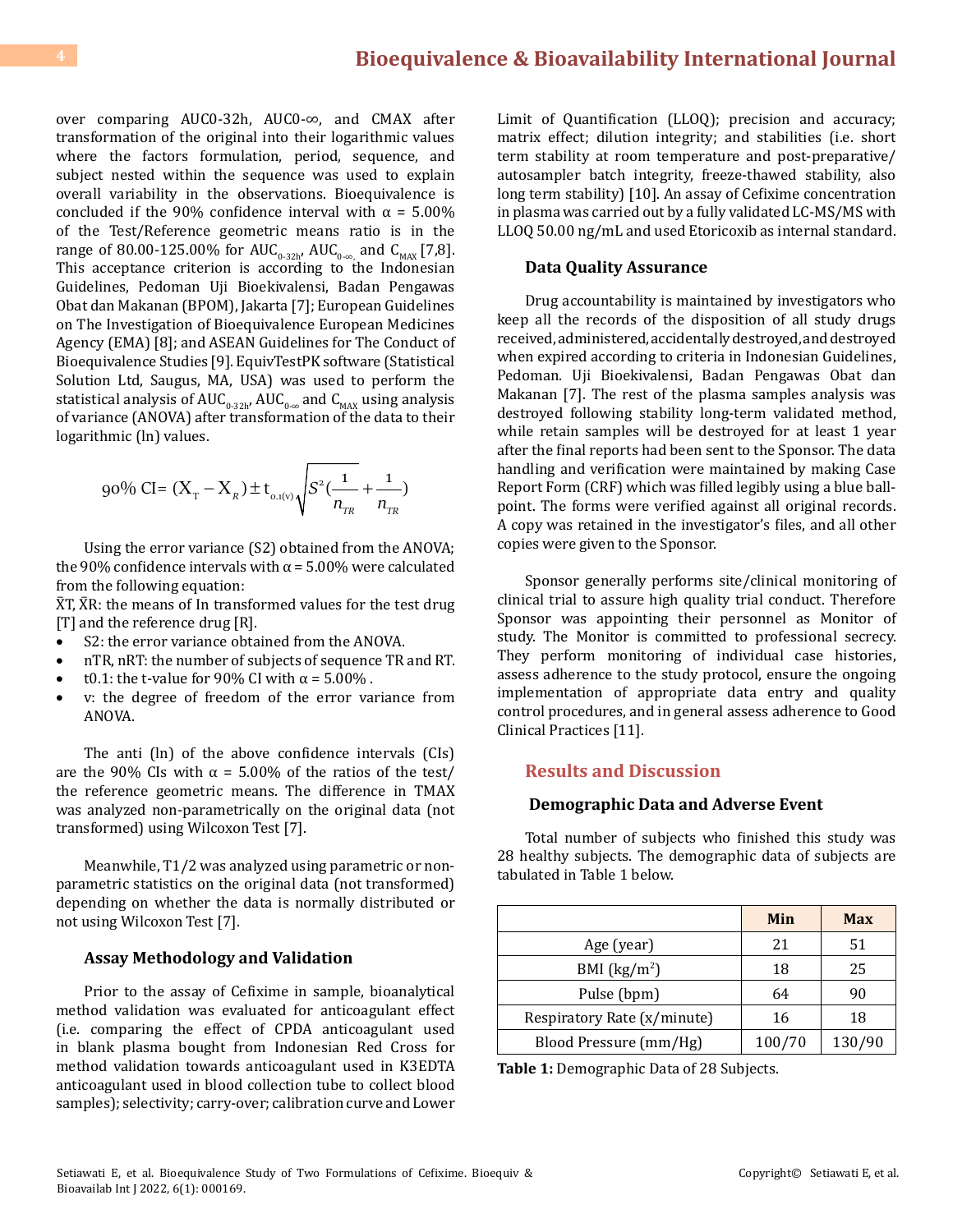#### **Results and Discussion**

#### **Bioanalytical Result**

Results of applying the bioanalytical method to the bioavailability/bioequivalence study of Profim® (BN: B051A21P-1) manufactured by PT Promedrahardjo Farmasi Industri in twenty-eight (28) subjects were all calibration curves of the subject showed good linearity within the range of ng/mL with the coefficient of correlation  $(R2) \ge 0.99$ . For Accuracy and precision provided on Table 2 below.

|                             | <b>Accuracy</b> | <b>Precision</b> |
|-----------------------------|-----------------|------------------|
| QC Low (148.63 ng. mL-1)    | 2.23%           | 7.65%            |
| QC Med (4,954.34 ng. mL-1)  | 3.72%           | 7.34%            |
| QC High (7,431.51 ng. mL-1) | 1.63%           | 7.44%            |
| LLOQ (50.04 ng. mL-1)       | 0.12%           | 4.38%            |

**Table 2**: Accuracy and Precision.

#### **Pharmacokinetic Analysis**

The pharmacokinetic parameters  $(AUC_{0.32h'}$   $AUC_{0.\infty}$  $C_{MAX}$  and  $T_{MAX}$ ) of test drug (T) and reference drug (R) were calculated and compared to assessed bioequivalence.

The calculated 90% CI with  $\alpha$  = 5.00% for the geometric mean of individual and the ratios of AUC0-32h and AUC0-∞ as well as Cmax for the test drug Profim® (BN: B051A21P-1) and reference drug Cefspan® (BN: KCEFB00038), were all within 80.00 - 125.00% interval.

This was in conformity with the standard guideline for bioavailability/bioequivalence study issued by the National Agency of Food and Drug Control of the Republic of Indonesia.

The main pharmacokinetic parameters drug of study Cefixime, obtained form 28 subjects after oral administration of test drug with reference drug showed in Table 3 below.

| <b>Parameter</b>                               | <b>Mean (SD)</b>     |                      | <b>Geometric Mean Ratio of</b> | $\frac{0}{0}$<br>Intrasubject | <b>Statistical</b><br>power |
|------------------------------------------------|----------------------|----------------------|--------------------------------|-------------------------------|-----------------------------|
|                                                | <b>Test</b>          | <b>Reference</b>     | $T/R$ (90% CI)                 | <b>CV</b>                     | (% )                        |
| $AUC_{0.32}$ (ng.h/ml)                         | 15,570.91 (6,664.51) | 15,363.87 (9,771.36) | 105.86% (95.41%-117.44%)       | 22.72%                        | 100%                        |
| AUC <sub>0-<math>\infty</math></sub> (ng.h/ml) | 16,190.85 (6,683.09) | 15,995.20 (9,792.11) | 106.00 % (96.55%-116.36%)      | 20.42%                        | 100%                        |
| $C_{MAX}$ (ng/ml)                              | 1,812.44 (707.81)    | 1,757.42 (932.90)    | 105.63% (95.33%-117.03%)       | 22.43%                        | 100%                        |
| $T_{1/2}$ (hours)                              | $4.18 \pm 0.78$      | $4.14 \pm 0.56$      |                                |                               |                             |
| $\rm T_{_{MAX}}$ (hours)                       | $4.50(3.50-6.00)$    | $4.50(3.00-6.00)$    |                                |                               |                             |

**Table 3:** Pharmacokinetic Parameters of Cefixime After a Single-Dose Oral Administration of Test & Reference Drug.

The means of plasma concentrations vs. time profiles after single dose of oral administration of investigational products are shown in Figure 2 below.